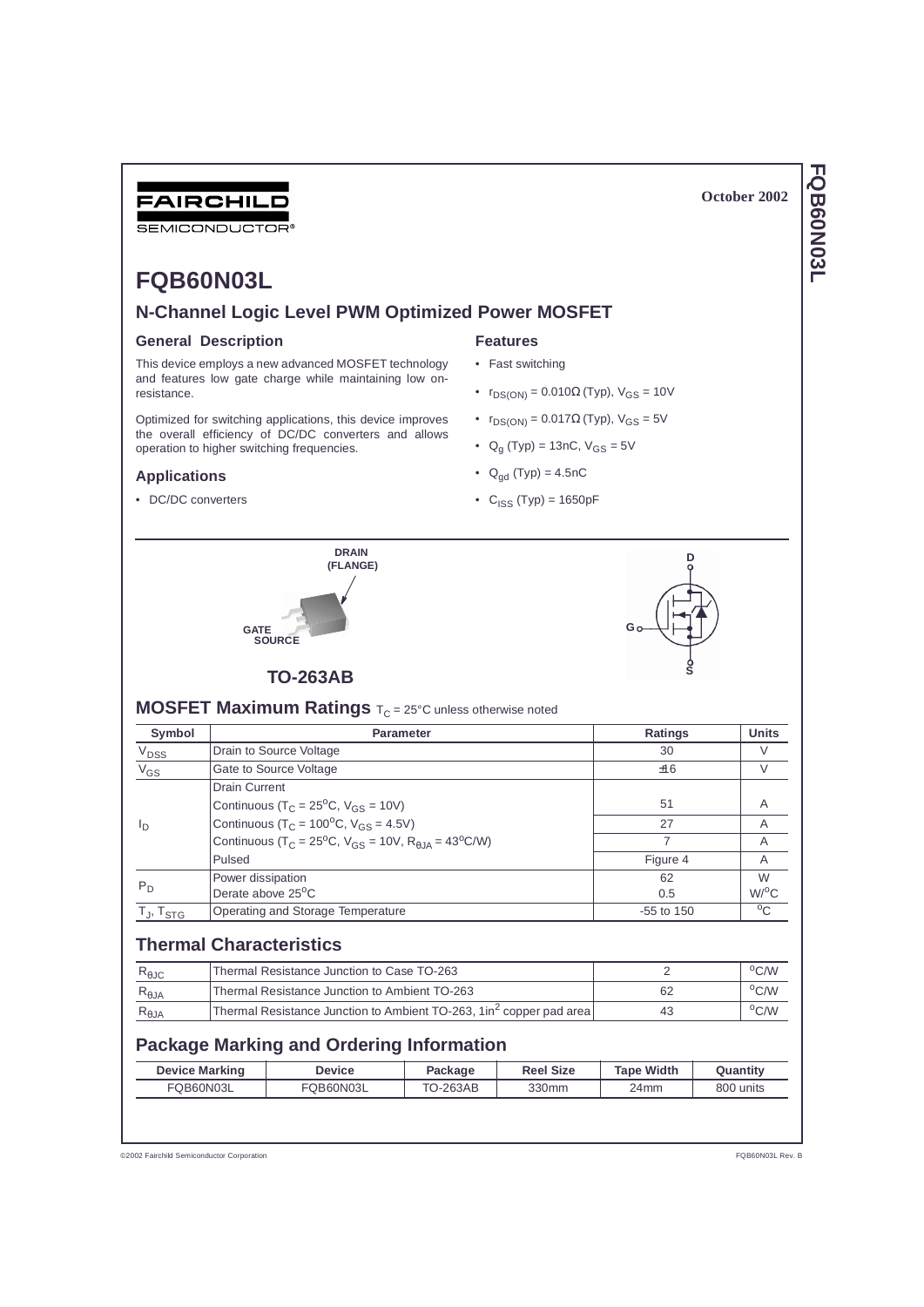| Symbol                                                                                                                                         | <b>Parameter</b>                                     | <b>Test Conditions</b>                                                      |                            | Min                      | <b>Typ</b>               | Max                          | <b>Units</b> |
|------------------------------------------------------------------------------------------------------------------------------------------------|------------------------------------------------------|-----------------------------------------------------------------------------|----------------------------|--------------------------|--------------------------|------------------------------|--------------|
|                                                                                                                                                | <b>Off Characteristics</b>                           |                                                                             |                            |                          |                          |                              |              |
| <b>B</b> <sub>VDSS</sub>                                                                                                                       | Drain to Source Breakdown Voltage                    | $I_D = 250 \mu A$ , $V_{GS} = 0V$                                           |                            | 30                       | $\blacksquare$           | $\qquad \qquad \blacksquare$ | $\vee$       |
|                                                                                                                                                |                                                      | $V_{DS}$ = 25V                                                              |                            | $\overline{\phantom{a}}$ |                          | 1                            |              |
| <b>I</b> <sub>DSS</sub>                                                                                                                        | Zero Gate Voltage Drain Current                      | $V_{GS} = 0V$                                                               | $T_C = 150$ <sup>o</sup> C | $\overline{\phantom{m}}$ | ٠                        | 250                          | μA           |
| $I_{GSS}$                                                                                                                                      | Gate to Source Leakage Current                       | $V_{GS} = \frac{1}{116V}$                                                   |                            | $\overline{\phantom{a}}$ | $\overline{\phantom{a}}$ | ±100                         | nA           |
|                                                                                                                                                | <b>On Characteristics</b>                            |                                                                             |                            |                          |                          |                              |              |
| $V_{GS(TH)}$                                                                                                                                   | Gate to Source Threshold Voltage                     | $V_{GS} = V_{DS}$ , $I_D = 250 \mu A$                                       |                            | 1                        |                          | 3                            | V            |
|                                                                                                                                                |                                                      | $I_D = 51A, V_{GS} = 10V$<br>$I_D = 27A, V_{GS} = 4.5V$                     |                            | $\blacksquare$           | 0.010                    | 0.0135                       |              |
| $r_{DS(ON)}$                                                                                                                                   | Drain to Source On Resistance                        |                                                                             |                            | $\blacksquare$           | 0.017                    | 0.020                        | Ω            |
|                                                                                                                                                | <b>Dynamic Characteristics</b>                       |                                                                             |                            |                          |                          |                              |              |
| C <sub>ISS</sub>                                                                                                                               | Input Capacitance                                    |                                                                             |                            |                          | 1650                     | $\blacksquare$               | рF           |
| $\mathrm{c}_{\mathrm{oss}}$                                                                                                                    | Output Capacitance                                   | $V_{DS} = 15V$ , $V_{GS} = 0V$ ,                                            |                            |                          | 800                      |                              | рF           |
| $C_{RSS}$                                                                                                                                      | Reverse Transfer Capacitance                         | $f = 1$ MHz                                                                 |                            | $\overline{a}$           | 200                      |                              | рF           |
| $Q_{g(TOT)}$                                                                                                                                   | Total Gate Charge at 10V                             | $V_{GS} = 0V$ to 10V                                                        |                            |                          | 25                       | 52                           | nС           |
| $Q_{g(5)}$                                                                                                                                     | Total Gate Charge at 5V                              | $\overline{V_{GS}} = 0V$ to 5V $V_{DD} = 15V$                               |                            |                          | 13                       | 30                           | пC           |
| $Q_{g(TH)}$                                                                                                                                    | <b>Threshold Gate Charge</b>                         | $V_{GS} = 0V$ to 1V                                                         | $I_D = 27A$                |                          | 1.5                      | 2.3                          | nС           |
| $\mathsf{Q}_{\mathsf{gs}}$                                                                                                                     | Gate to Source Gate Charge                           |                                                                             | $I_q = 1.0mA$              |                          | 4.3                      |                              | nС           |
| $Q_{\text{gd}}$                                                                                                                                | Gate to Drain "Miller" Charge                        |                                                                             |                            |                          | 4.5                      |                              | пC           |
|                                                                                                                                                | <b>Switching Characteristics</b> ( $V_{GS} = 4.5V$ ) |                                                                             |                            |                          |                          |                              |              |
| $t_{ON}$                                                                                                                                       | Turn-On Time                                         |                                                                             |                            | $\overline{\phantom{a}}$ | $\overline{\phantom{a}}$ | 115                          | ns           |
| $t_{d(ON)}$                                                                                                                                    | Turn-On Delay Time                                   |                                                                             |                            | $\overline{\phantom{a}}$ | 15                       | $\overline{\phantom{a}}$     | ns           |
| $t_{r}$                                                                                                                                        | <b>Rise Time</b>                                     | $V_{DD} = 15V, I_D = 12A$                                                   |                            | $\overline{\phantom{a}}$ | 60                       |                              | ns           |
| $t_{d(OFF)}$                                                                                                                                   | Turn-Off Delay Time                                  | $V_{GS}$ = 5V, R <sub>GS</sub> = 11 $\Omega$                                |                            |                          | 25                       |                              | ns           |
|                                                                                                                                                |                                                      |                                                                             |                            | $\overline{\phantom{a}}$ | 30                       |                              |              |
|                                                                                                                                                | Fall Time                                            |                                                                             |                            |                          |                          |                              | ns           |
|                                                                                                                                                | Turn-Off Time                                        |                                                                             |                            | $\blacksquare$           | $\overline{\phantom{a}}$ | 83                           | ns           |
|                                                                                                                                                | <b>Switching Characteristics</b> ( $V_{GS} = 10V$ )  |                                                                             |                            |                          |                          |                              |              |
|                                                                                                                                                | Turn-On Time                                         |                                                                             |                            | $\overline{\phantom{a}}$ | $\overline{\phantom{a}}$ | 57                           | ns           |
|                                                                                                                                                | Turn-On Delay Time                                   |                                                                             |                            | $\overline{\phantom{a}}$ | 8                        | $\overline{\phantom{a}}$     | ns           |
|                                                                                                                                                | <b>Rise Time</b>                                     |                                                                             |                            | $\overline{\phantom{a}}$ | 30                       | $\overline{\phantom{a}}$     | ns           |
|                                                                                                                                                | <b>Turn-Off Delay Time</b>                           | $V_{DD} = 15V, I_D = 12A$<br>$V_{GS} = 10V$ , R <sub>GS</sub> = 11 $\Omega$ |                            | $\blacksquare$           | 45                       | $\overline{\phantom{a}}$     | ns           |
|                                                                                                                                                | Fall Time                                            |                                                                             |                            |                          | 30                       | $\overline{\phantom{a}}$     | ns           |
|                                                                                                                                                | Turn-Off Time                                        |                                                                             |                            |                          | $\overline{\phantom{a}}$ | 115                          | ns           |
| t <sub>f</sub><br>$t_{\text{OFF}}$<br>$t_{ON}$<br>$t_{\text{d}(\text{ON})}$<br>t <sub>r</sub><br>$t_{d(OFF)}$<br>t <sub>f</sub><br><b>LOFF</b> |                                                      |                                                                             |                            |                          |                          |                              |              |
|                                                                                                                                                | <b>Unclamped Inductive Switching</b>                 |                                                                             |                            |                          | $\overline{\phantom{a}}$ |                              |              |
|                                                                                                                                                | Avalanche Time                                       | $I_D = 2.9A, L = 3.0mH$                                                     |                            | 195                      |                          | $\overline{\phantom{a}}$     | μs           |
|                                                                                                                                                | <b>Drain-Source Diode Characteristics</b>            |                                                                             |                            | $\overline{\phantom{a}}$ | $\overline{\phantom{a}}$ | 1.5                          | V            |
|                                                                                                                                                | Source to Drain Diode Voltage                        | $I_{SD} = 27A$<br>$I_{SD} = 20A$                                            |                            | $\overline{\phantom{a}}$ | ٠                        | 1.0                          | V            |
| $t_{AV}$<br>$V_{SD}$<br>$t_{rr}$                                                                                                               | Reverse Recovery Time                                | $I_{SD}$ = 27A, dl <sub>SD</sub> /dt = 100A/µs                              |                            | $\overline{\phantom{a}}$ | ۰                        | 71                           | ns           |

FQB60N03L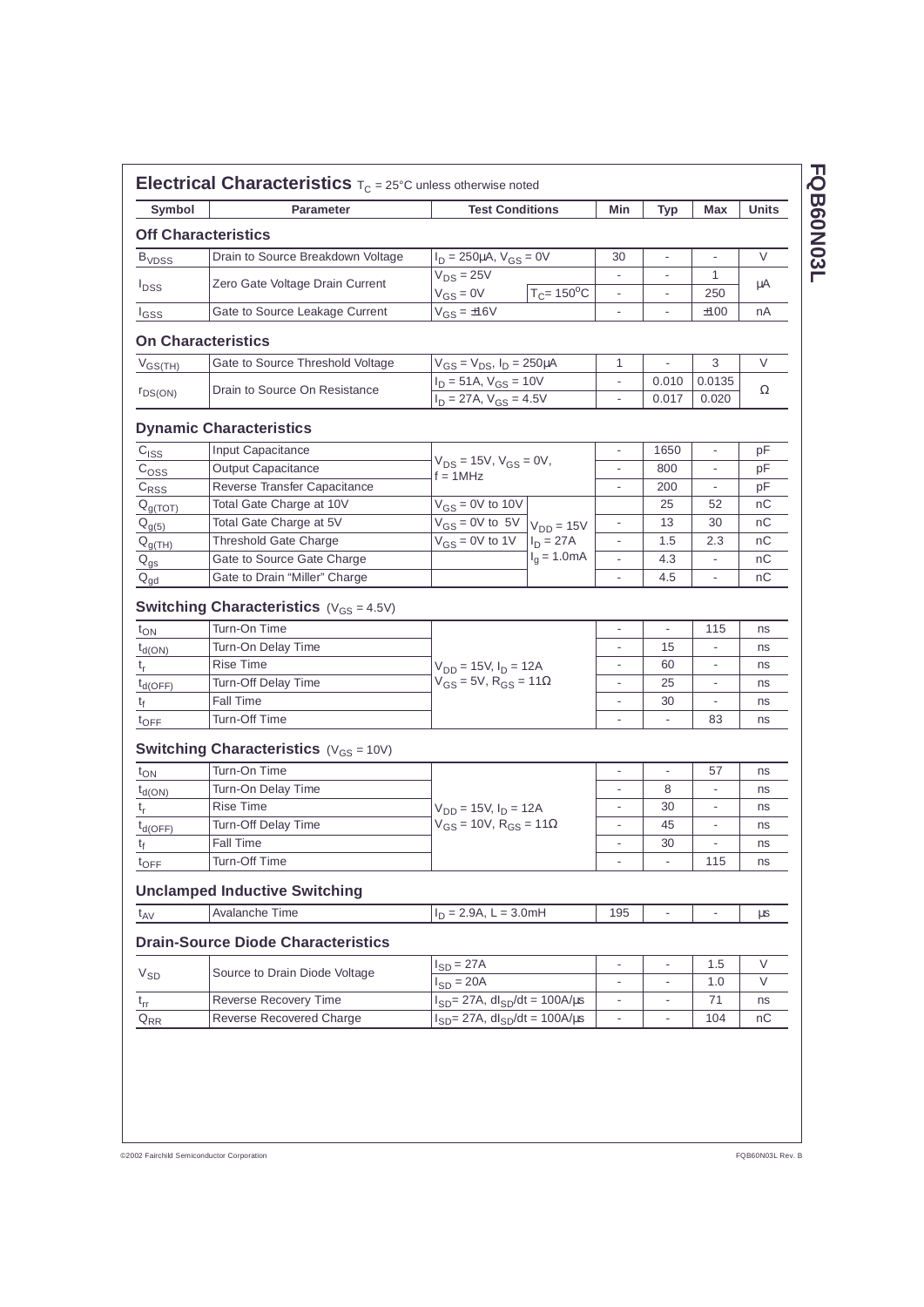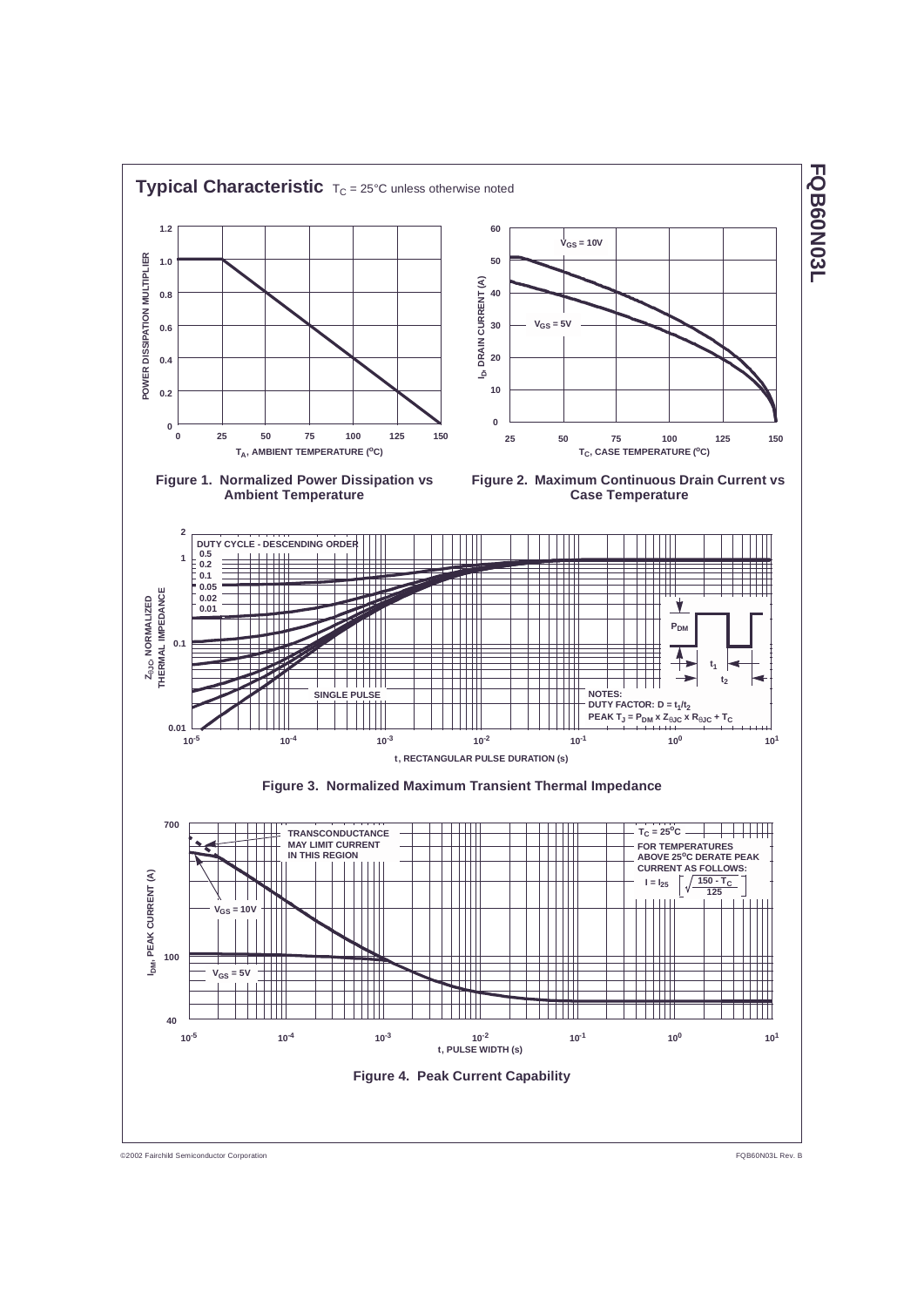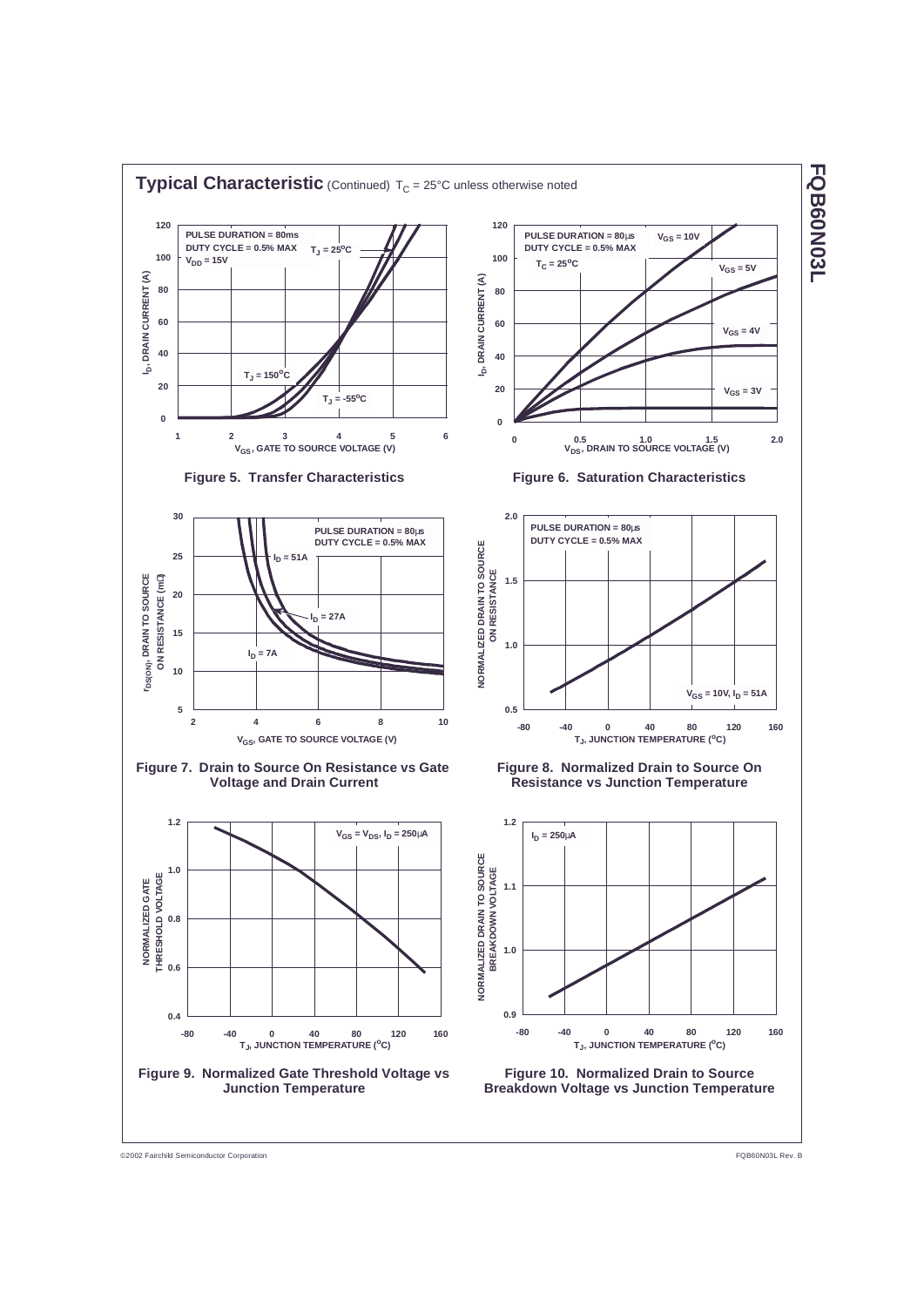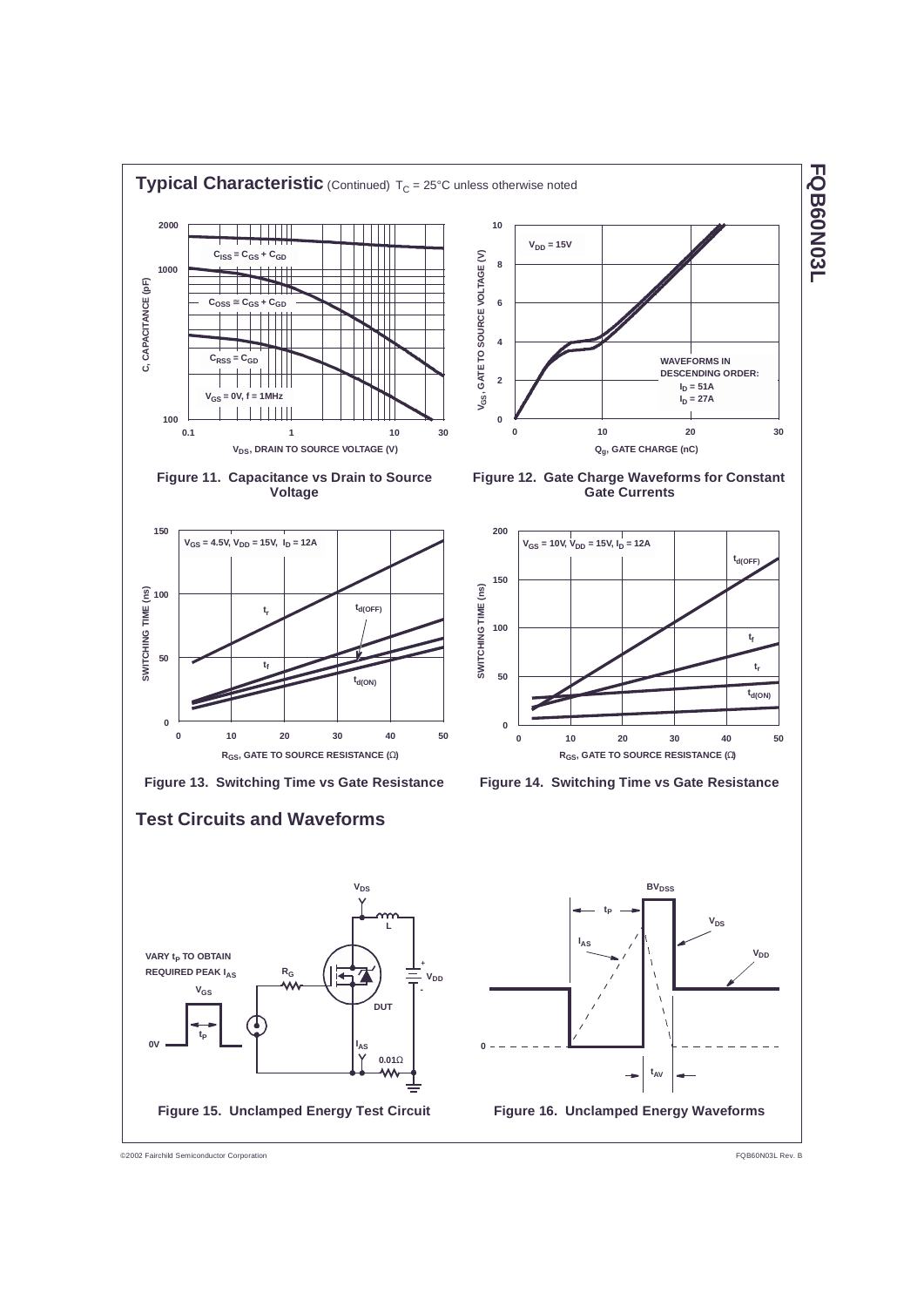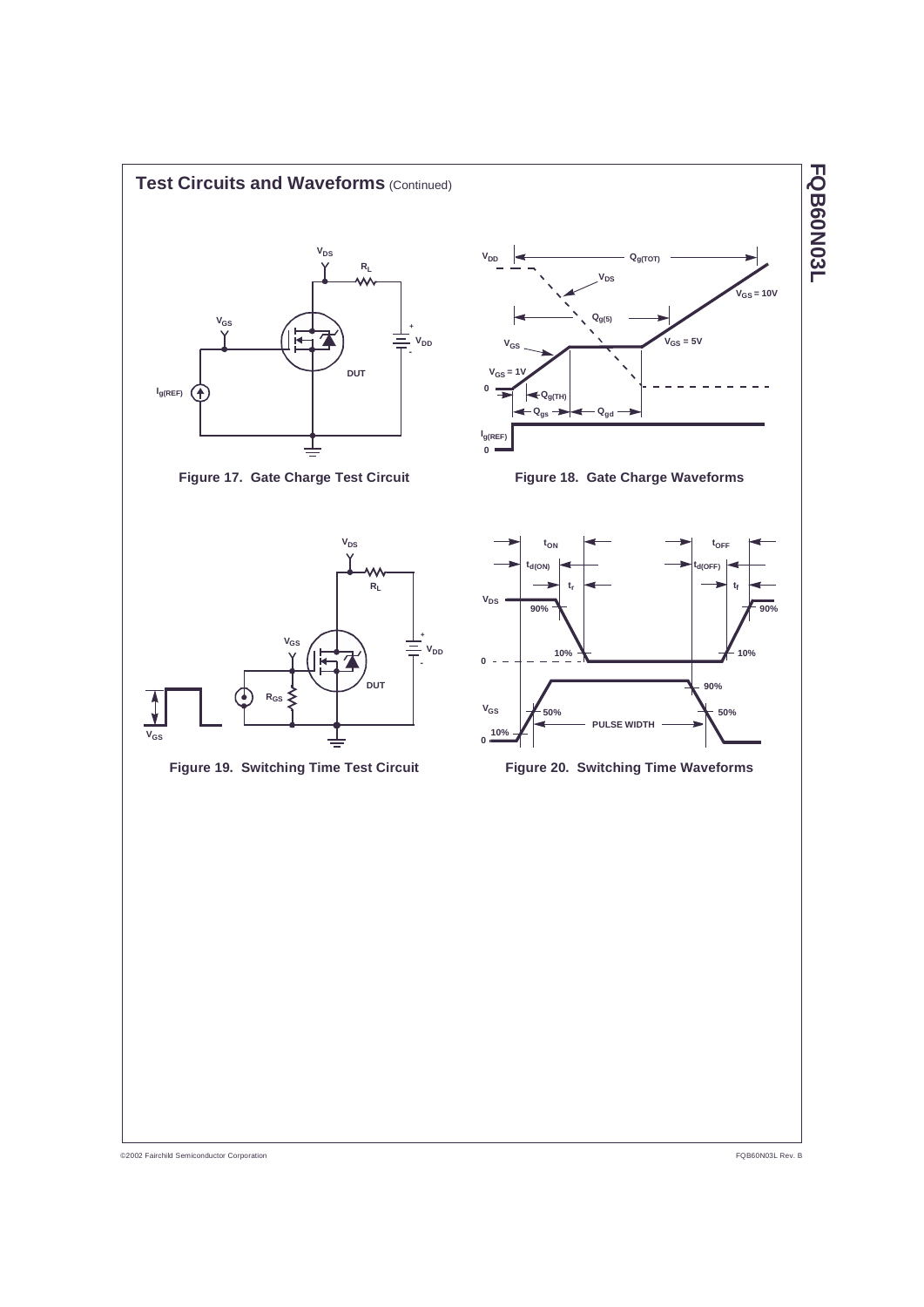# **Thermal Resistance vs. Mounting Pad Area**

The maximum rated junction temperature,  $T_{JM}$ , and the thermal resistance of the heat dissipating path determines the maximum allowable device power dissipation,  $P_{DM}$ , in an application. Therefore the application's ambient temperature,  $T_A$  (°C), and thermal resistance  $R_{A,IA}$  (°C/W) must be reviewed to ensure that  $T_{JM}$  is never exceeded. Equation 1 mathematically represents the relationship and serves as the basis for establishing the rating of the part.

$$
P_{DM} = \frac{(T_{JM} - T_A)}{Z_{\Theta JA}}\tag{Eq. 1}
$$

In using surface mount devices such as the TO-263 package, the environment in which it is applied will have a significant influence on the part's current and maximum power dissipation ratings. Precise determination of P<sub>DM</sub> is complex and influenced by many factors:

- 1. Mounting pad area onto which the device is attached and whether there is copper on one side or both sides of the hoard
- 2. The number of copper layers and the thickness of the hoard.
- 3. The use of external heat sinks.
- 4. The use of thermal vias.
- 5 Air flow and board orientation
- 6. For non steady state applications, the pulse width, the duty cycle and the transient thermal response of the part, the board and the environment they are in.

Fairchild provides thermal information to assist the designer's preliminary application evaluation. Figure 21 defines the  $R_{\theta JA}$  for the device as a function of the top copper (component side) area. This is for a horizontally positioned FR-4 board with 1oz copper after 1000 seconds of steady state power with no air flow. This graph provides the necessary information for calculation of the steady state junction temperature or power dissipation. Pulse applications can be evaluated using the Fairchild device Spice thermal model or manually utilizing the normalized maximum transient thermal impedance curve.

Displayed on the curve are  $R_{\theta$ JA values listed in the Electrical Specifications table. The points were chosen to depict the compromise between the copper board area, the thermal resistance and ultimately the power dissipation,  $P_{DM}$ 

Thermal resistances corresponding to other copper areas can be obtained from Figure 21 or by calculation using Equation 2.  $R_{\theta$ JA is defined as the natural log of the area times a coefficient added to a constant. The area, in square inches is the top copper area including the gate and source nads

$$
R_{\theta JA} = 26.51 + \frac{19.84}{(0.262 + Area)}
$$
 (EQ. 2)



**FQB60N03L** 

@2002 Fairchild Semiconductor Corporation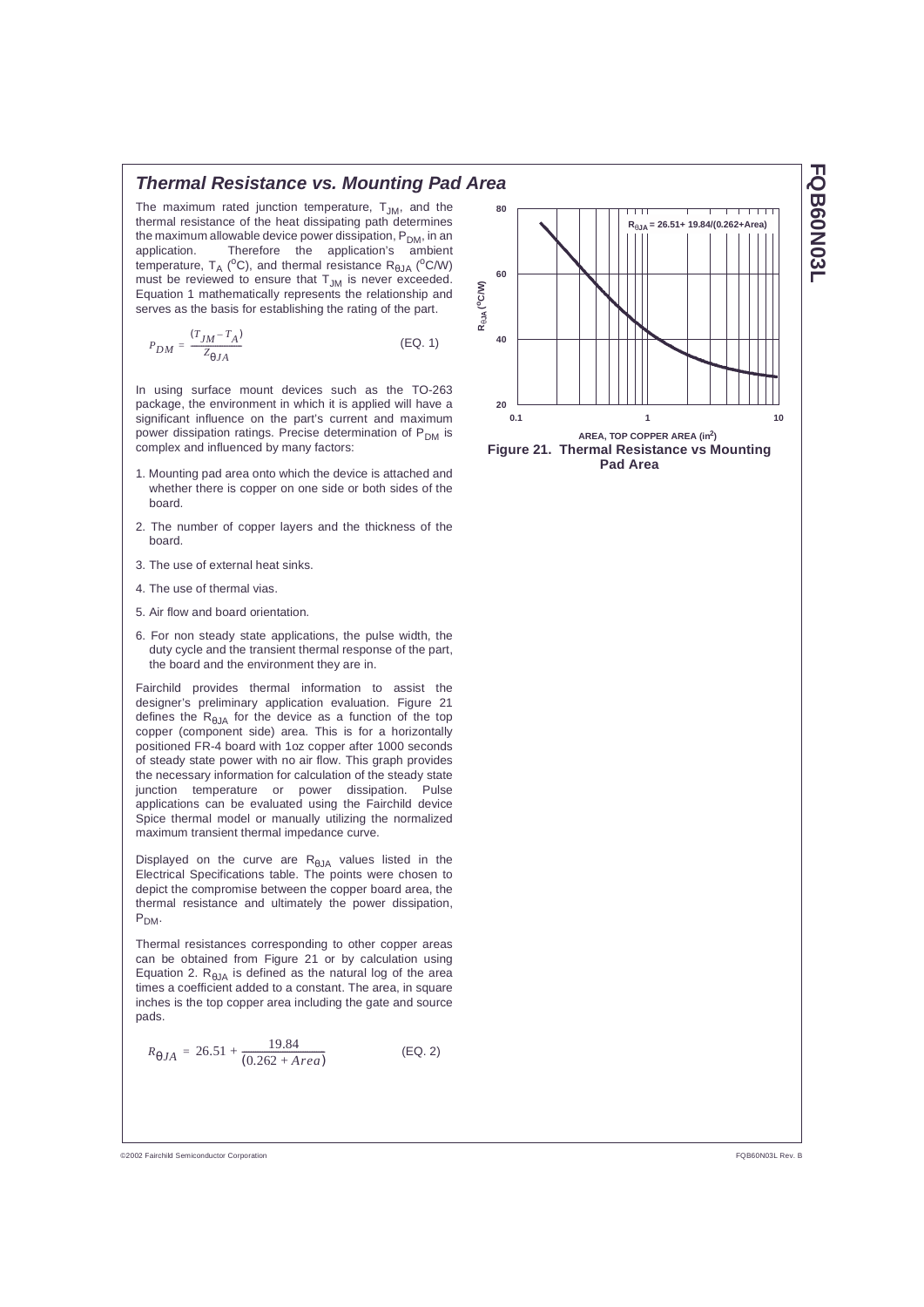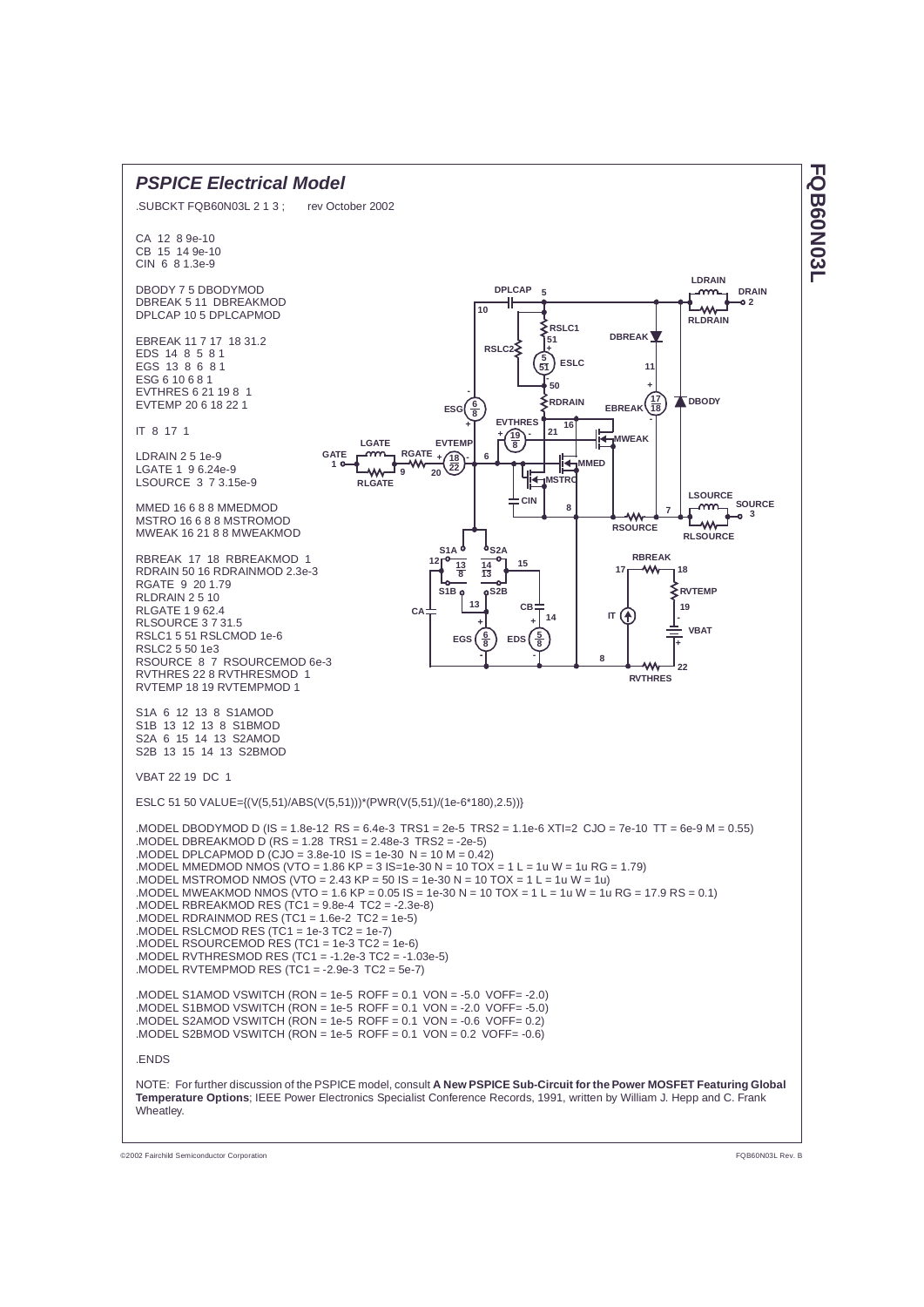

**FQB60N03L** 

©2002 Fairchild Semiconductor Corporation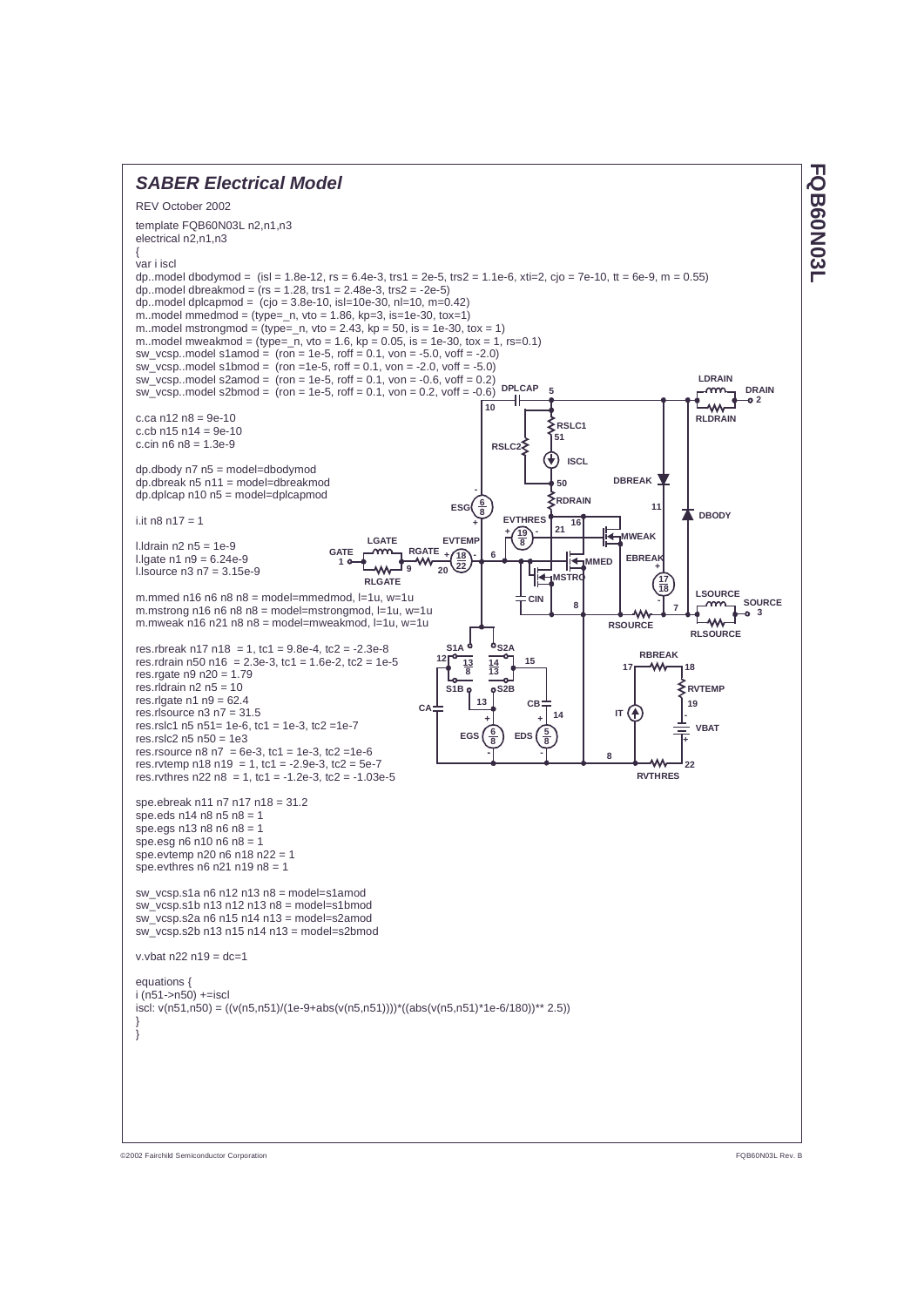

**FQB60N03L** 

@2002 Fairchild Semiconductor Corporation